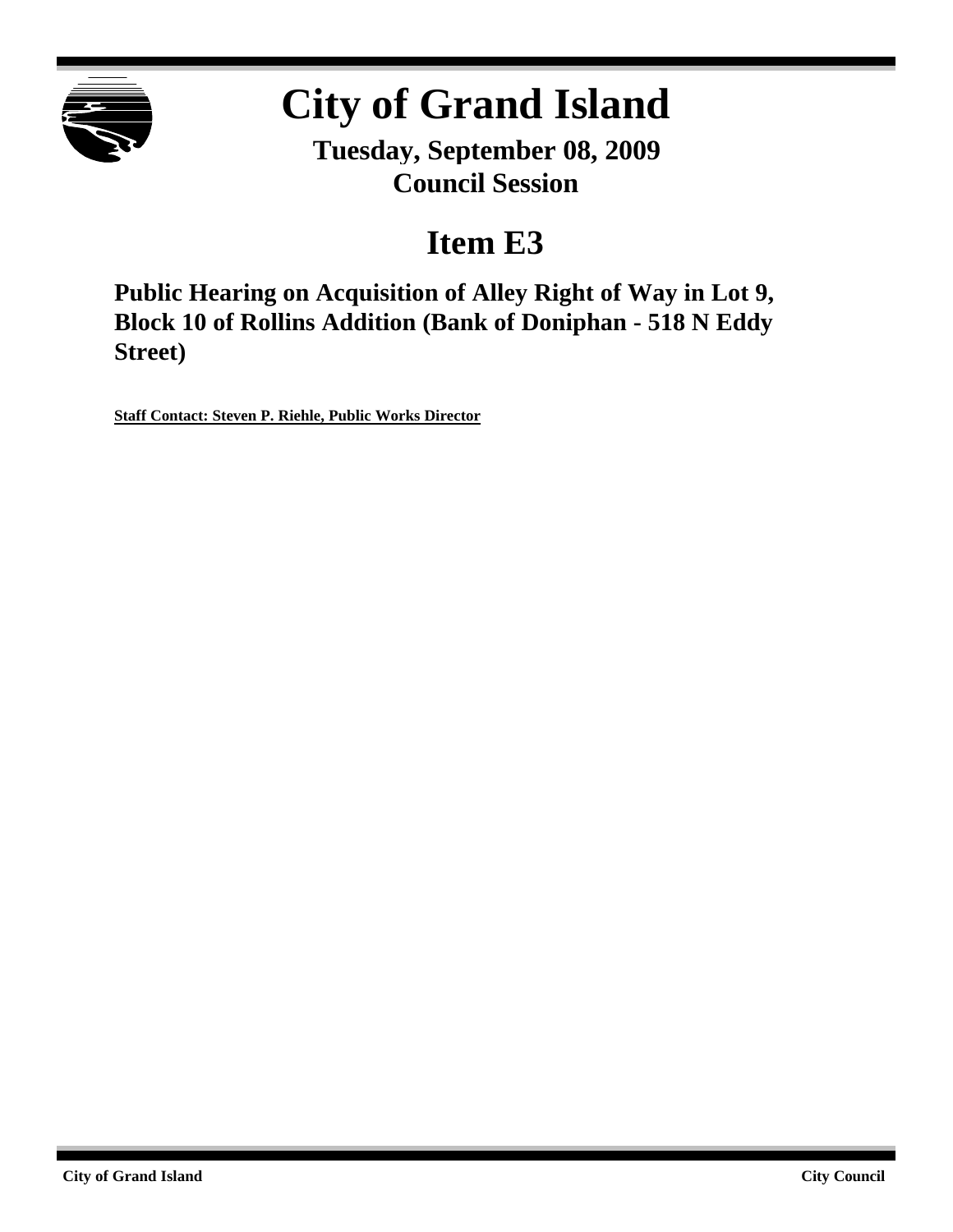# **Council Agenda Memo**

| From:                          | Steven P. Riehle, Public Works Director                                                                                                           |
|--------------------------------|---------------------------------------------------------------------------------------------------------------------------------------------------|
| <b>Meeting:</b>                | September 8, 2009                                                                                                                                 |
| Subject:                       | Public Hearing on Acquisition of Property for Use as an<br>Alley in Lot 9, Block 10 of Rollins Addition (Bank of<br>Doniphan - 518 N Eddy Street) |
| <b>Item <math>\#</math>'s:</b> | $E-3 & G-11$                                                                                                                                      |
| $Presenter(s):$                | Steven P. Riehle, Public Works Director                                                                                                           |

#### **Background**

Nebraska State Statutes stipulate that the acquisition of property requires a public hearing be conducted with the acquisition approved by the City Council. The property will be used for an alley in the westerly 16 feet of Lot 2 of Rollins Second Subdivision (formerly in Lot 9, Block 10 of Rollins Addition) to replace an alley being considered for vacation at tonight's council meeting.

The Council considered a request to vacate the entire alley in Block 10 of Rollins Addition, but the request was denied on August 25, 2009. The current proposal to create an "L" shaped alley will meet the goals that were discussed at the council meeting.

#### **Discussion**

The Bank of Doniphan is dedicating the 16 feet wide alley to create an "L" shaped alley between  $5<sup>th</sup>$  and  $6<sup>th</sup>$  Streets from Clark Street to Eddy Street. The change will resolve vehicle conflicts at the existing alley and Eddy Street by vacating and closing the existing alley return and directing traffic south through the new alley to  $5<sup>th</sup>$  Street.

### **Alternatives**

It appears that the Council has the following alternatives concerning the issue at hand. The Council may:

1. Move to approve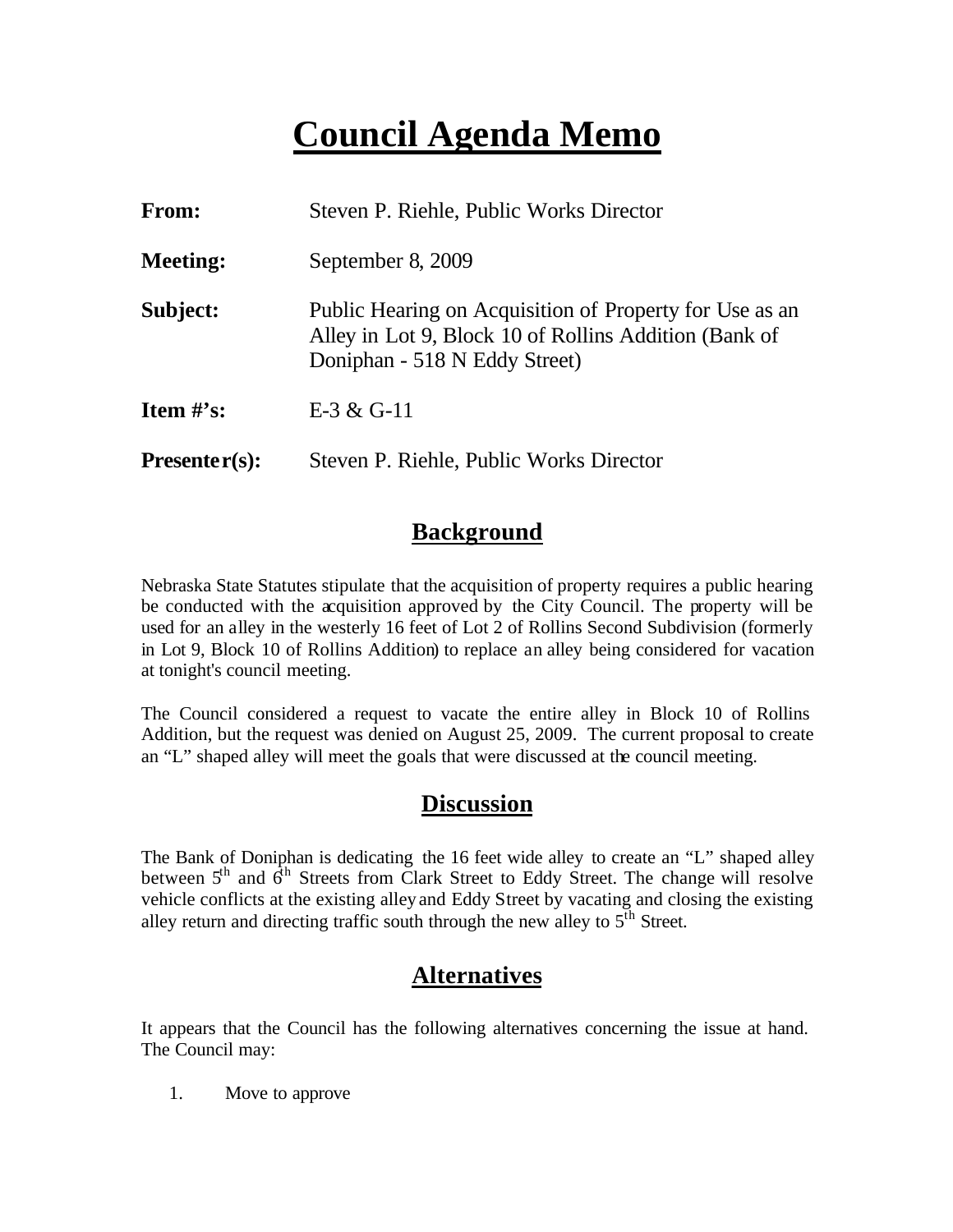- 2. Refer the issue to a Committee
- 3. Postpone the issue to future date
- 4. Take no action on the issue

#### **Recommendation**

City Administration and the Building, Legal, Planning, Public Works and Utilities Departments recommend the council conduct a Public Hearing and approve acquisition of the property for use as an alley.

### **Sample Motion**

Move to approve the acquisition of the property for use as an alley.